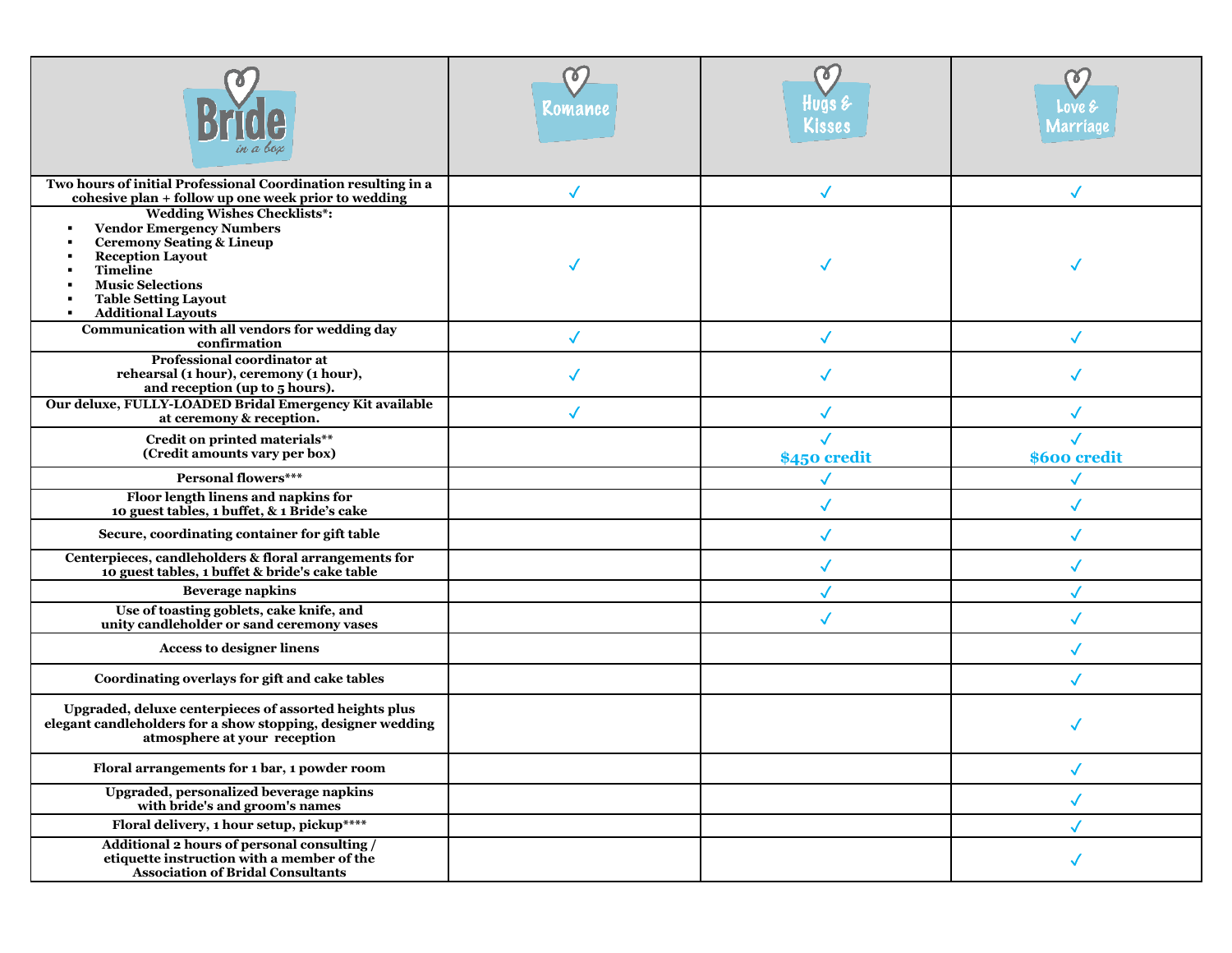

\*Your BIB service begins with receipt of the retainer and contract. We then provide you with our *Wedding Wishes Checklists* – detailed forms for you and your Groom to complete. These completed checklists allow us to serve you most effectively on your wedding day and cover all the details from seating arrangements to running interference with vendors to following your timeline, our *Wedding Wishes Checklists* cover all of the bases so no detail is overlooked. Additionally, they help you stay organized. If you've missed anything in your planning, we'll alert you when we have our initial consultation and we'll go over all the plans extensively before the week of the wedding – when you should be relaxing knowing that your day is under control.

You've dreamed it, you've planned it – now let *Bride in A Box*™ make it happen just the way you envision it.

\*\*Our credit on printed materials applies to so much more than invitations. You can apply your credit to just about anything your creative brain can dream up. So here's a quick list including but not limited to:

Save the Dates – Invitations – Programs – Menu Cards – Table Signs – Escort Cards – Place Cards – Favor Tags – Direction Signs

\*\*\* The Personal Flowers between Hugs & Kisses and Love & Marriage. While both come with beautiful arrangements, our Love & Marriage Brides will have a wider variety of premium flower options to choose from for bouquets and boutonnières as well as more bouquets and boutonnières for her bridal party. See next: